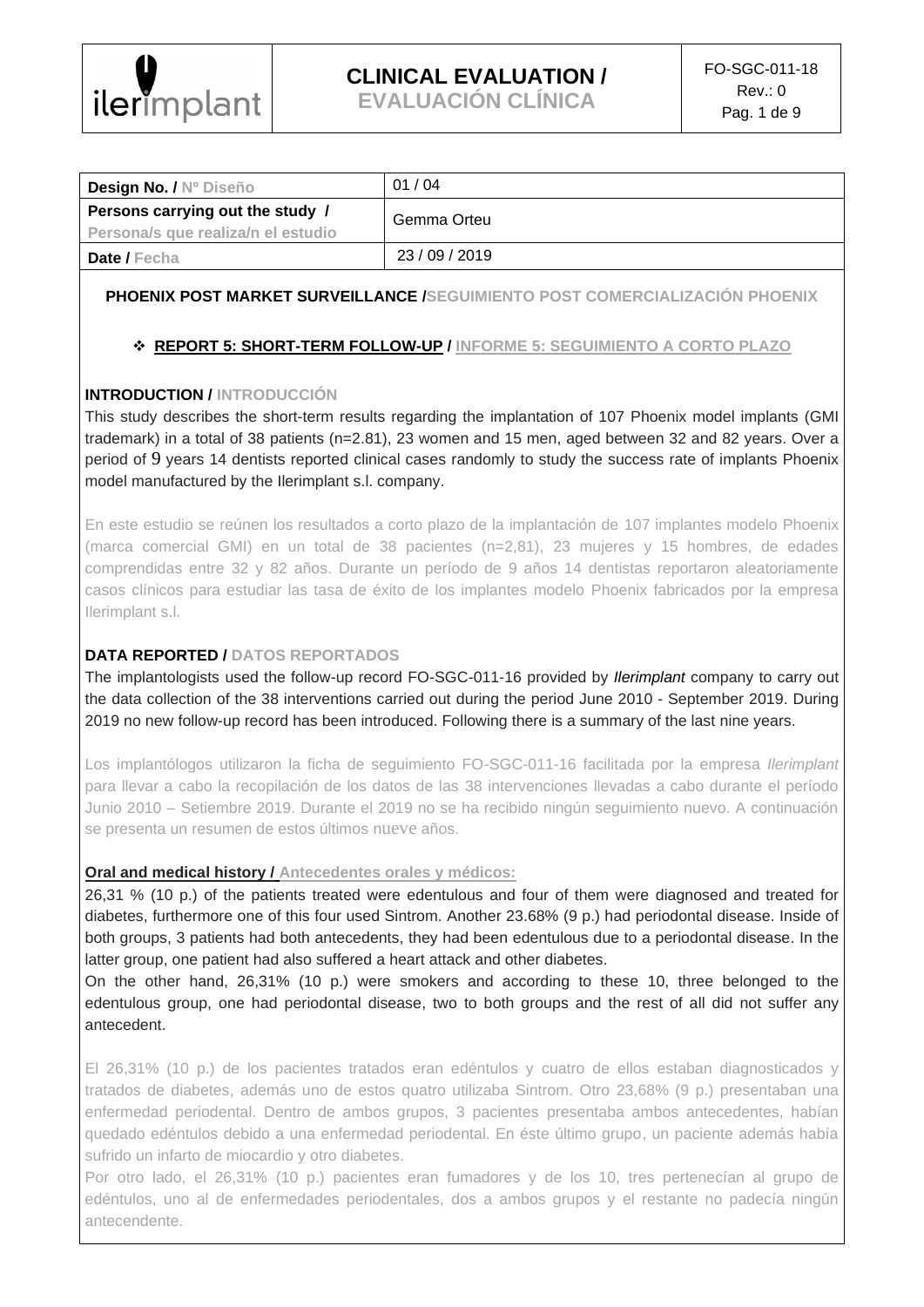

**EVALUACIÓN CLÍNICA**



El estudio se realiza sobre los implantes dentales de hexágono externo fabricados por la empresa Ilerimplant s.l., las referencias incluidas en el estudio son las siguientes: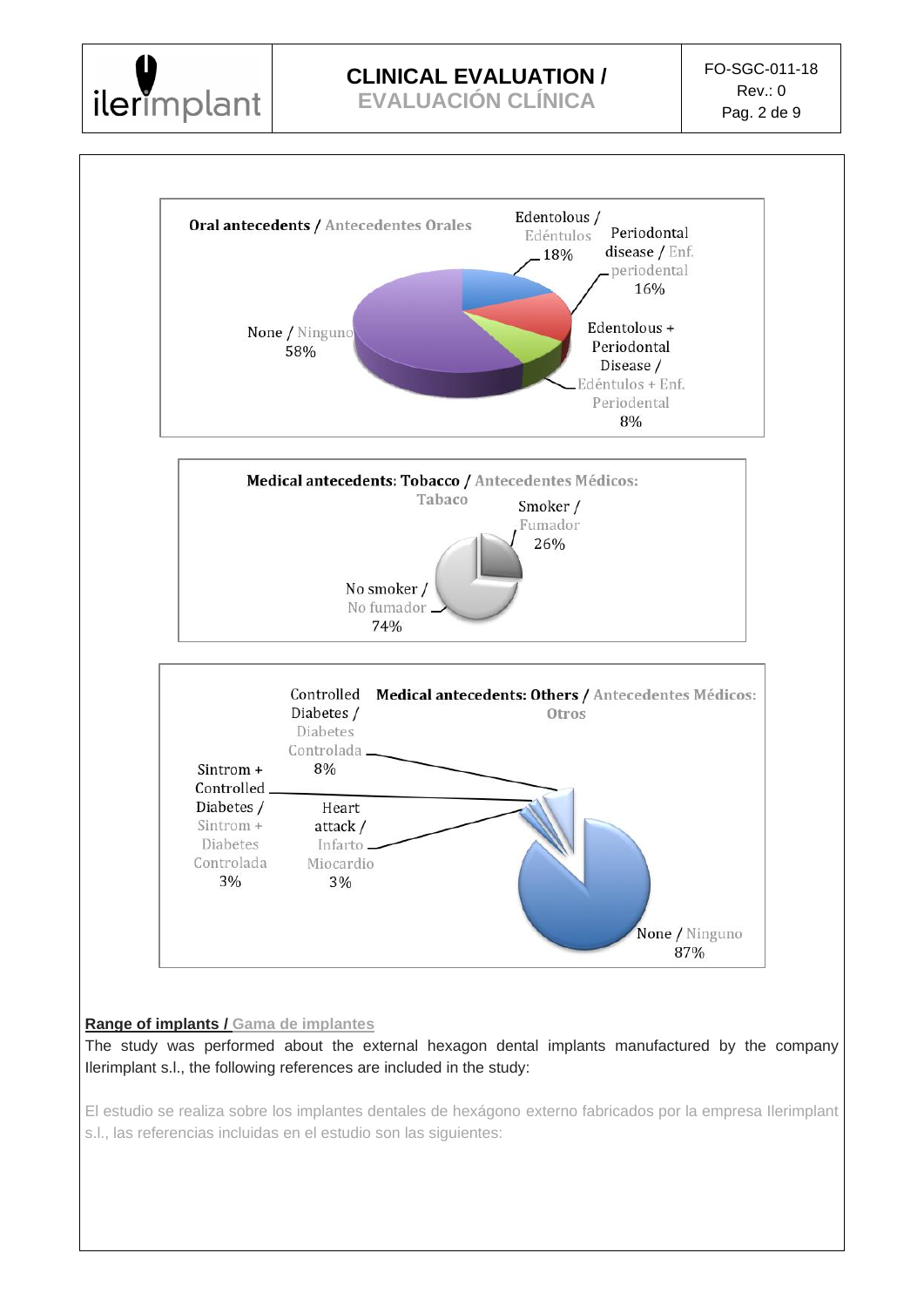

**EVALUACIÓN CLÍNICA**



| <b>REFERENCE/</b><br>REFERENCIA | <b>UNITS/</b><br><b>NIDADES</b> | <b>DIAMETER /</b><br>DIAMETRO (mm) | <b>LENGHT/</b><br><b>LONGITUD (mm)</b> | <b>PLATFORM/</b><br>PLATAFORMA (mm) |  |
|---------------------------------|---------------------------------|------------------------------------|----------------------------------------|-------------------------------------|--|
| <b>KDA0F0001</b>                | 1                               | 3,3                                | 8                                      | 4,1                                 |  |
| <b>KDA0F0002</b>                | $\overline{7}$                  | 3,3                                | 10                                     | 4,1                                 |  |
| KDA0F0003                       | $\overline{2}$                  | 3,3                                | 11,5                                   | 4,1                                 |  |
| KDA0F0004                       | 4                               | 3,3                                | 13                                     | 4,1                                 |  |
| <b>KDA0F0007</b>                | 4                               | 3,75                               | 8                                      | 4,1                                 |  |
| <b>KDA0F0008</b>                | 19                              | 3,75                               | 10                                     | 4,1                                 |  |
| <b>KDA0F0009</b>                | 13                              | 3,75                               | 11,5                                   | 4,1                                 |  |
| KDA0F0010                       | 9                               | 3,75                               | 13                                     | 4,1                                 |  |
| <b>KDA0F0014</b>                | 16                              | 4                                  | 10                                     | 4,1                                 |  |
| <b>KDA0F0015</b>                | 16                              | 4                                  | 11,5                                   | 4,1                                 |  |
| <b>KDA0F0016</b>                | $\overline{7}$                  | 4                                  | 13                                     | 4,1                                 |  |
| KDA0F0019                       | $\overline{2}$                  | 5                                  | 8                                      | 5,1                                 |  |
| <b>KDA0F0020</b>                | 4                               | 5                                  | 10                                     | 5,1                                 |  |
| <b>KDA0F0022</b>                | 1                               | 5                                  | 13                                     | 5,1                                 |  |
| <b>KDA0F0097</b>                | $\overline{2}$                  | 3,3                                | 8                                      | 3,3                                 |  |

References shaded in light blue are the measures most frequently use. Practically, the entire range of implants of the company are covered with data reported as you can see, except the Ø6.00 diameter implants due any follow-up have not received since its use is relegated to very specific cases. Even so, their inclusion for the correct evaluation of the implants response are not considered essential, since its characteristics are equivalent to the implants of different diameters, and therefore it can be expected a similar response.

Las referencias sombreadas en azul claro son las medidas con mayor frecuencia de uso. Como se puede observar, con los datos reportados se cubre prácticamente toda la gama de implantes de la empresa, excepto los implantes de diámetro Ø6,00 mm de los cuales no se ha recibido ningún seguimiento ya que su uso queda relegado a casos muy puntuales. Aún y así, no se considera indispensable su inclusión para la correcta evaluación de la respuesta de los implantes, ya que sus características son equivalentes a los implantes de los otros diámetros, y por tanto, puede esperarse una respuesta equivalente.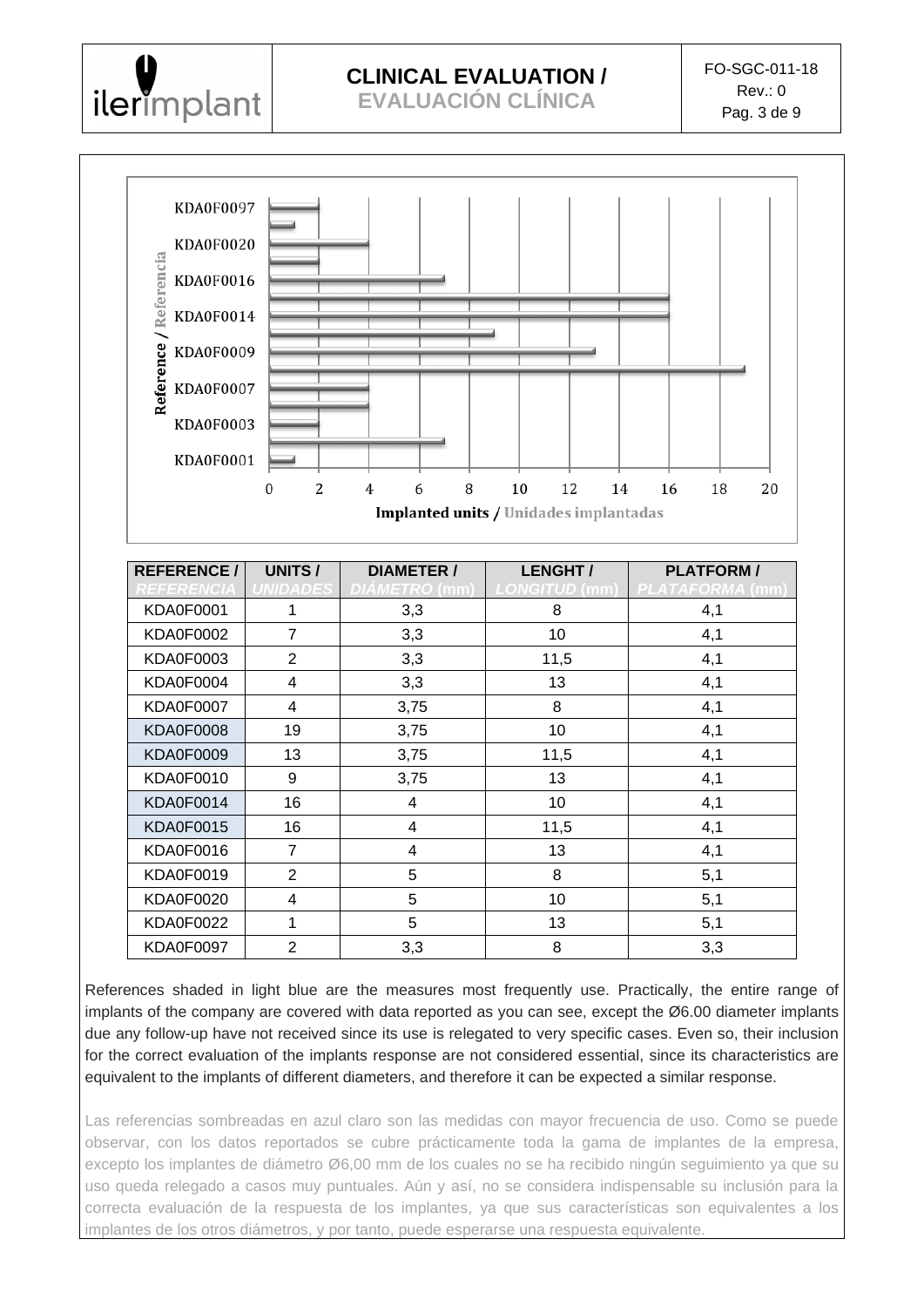

**EVALUACIÓN CLÍNICA**

#### **Surgery and Rehabilitation / Cirugía y rehabilitación**

The type of surgery used for the 107 implant placements was:

65 implants were placed through a single surgery and 36 were placed with 2 surgeries. We have no information on remaining 5,6% (6 implants), but 6 of them were placed after extraction and none of them were charged immediately.

Biomaterials and bone graft were used to help the implant integration in 24% and 4% of the interventions respectively.

El tipo de cirugía utilizada para la implantación de los 107 implantes fue:

65 implantes se colocaron mediante una única cirugía y 36 con 2 cirugías, es decir, el 57% de las intervenciones no siguieron la técnica quirúrgica recomendada por la empresa. No tenemos información del 5,6% restante (6 implantes), pero 6 de ellos fueron colocados post extracción y ninguno de ellos fue cargado inmediatamente.

En el 24% de las intervenciones se utilizaron biomateriales para ayudar a la integración del implante y en el 4% injerto óseo.



cargados, la rehabilitación se llevó a cabo a través de una corona unitaria para 22 de los implantes, 58 fueron rehabilitados a través de un puente fijo, 15 por sobredentadura con pilares bola y 10 por sobredentadura con barra.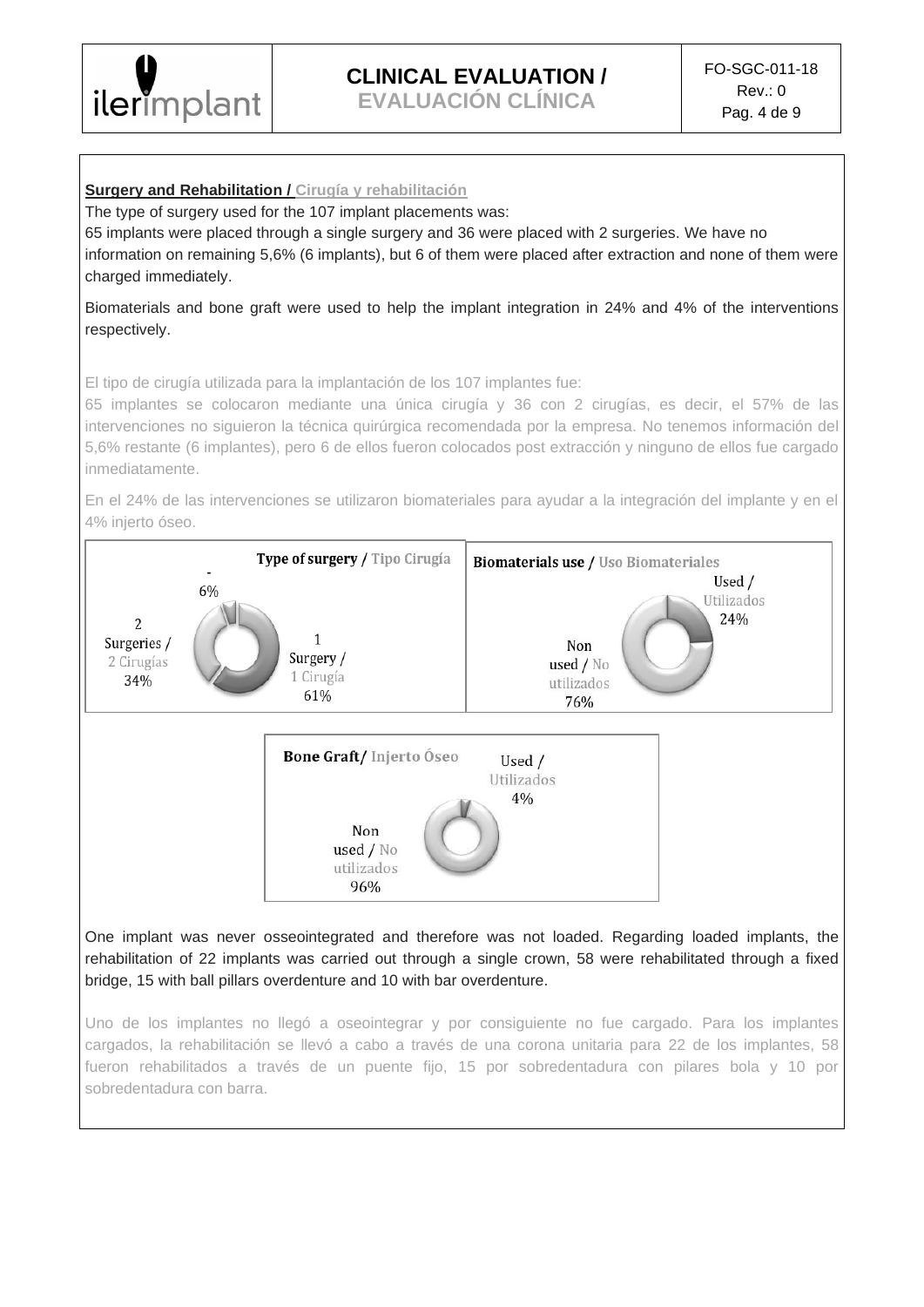

**EVALUACIÓN CLÍNICA**



Functional loading for 74 and 22 implants was classical and immediate respectively, while for the remaining 2, one has no information and the other was not loaded (failed implant).

La carga funcional para 74 y 22 implantes fue clásica e inmediata respectivamente, mientras que para los 2 restantes, uno no se dispone de información y el otro no fue cargado (implante perdido).



## **RESULTS / RESULTADOS**

For the study, we divided the jaw in two anatomical areas: / Para el estudio hemos dividido la mandíbula en dos zonas anatómicas:

- Symphysis: from canine to canine (inclusive). / Sínfisis: de canino a canino (inclusive).
- Posterior mandibular: premolars and molars. / Posterior mandibular: premolares y molares.

The maxilla is divided analogously / El maxilar ha sido dividido de forma análoga:

- Premaxilla: canine to canine (inclusive). / Premaxilar: de canino a canino (inclusive).
- Posterior maxilla: premolars and molars. / Maxilar posterior: premolares y molares.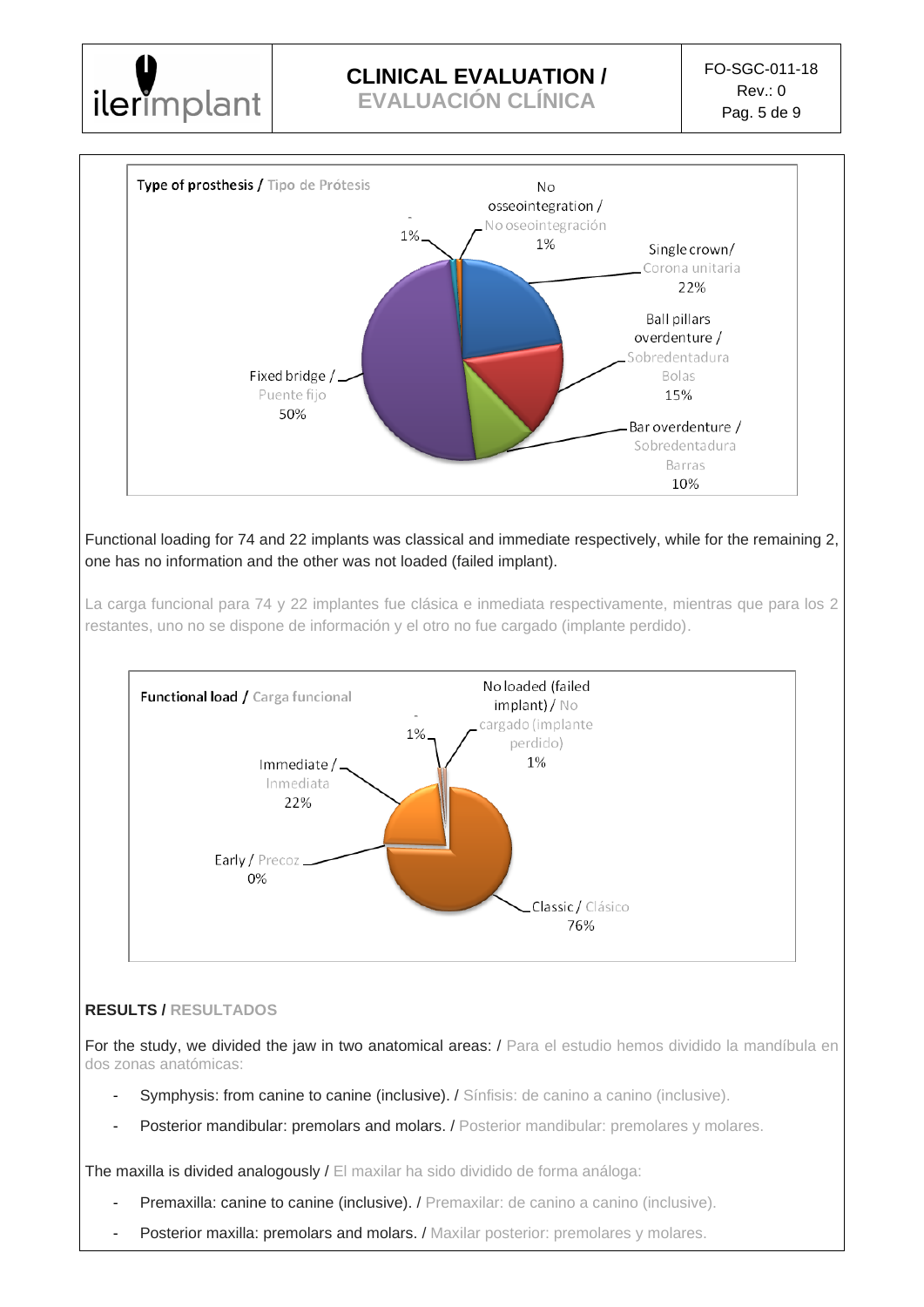

**EVALUACIÓN CLÍNICA**

| <b>AREA/ZONA</b>                                                                                | <b>IMPLANTS / IMPLANTES</b>                       |  |  |
|-------------------------------------------------------------------------------------------------|---------------------------------------------------|--|--|
| <b>Symphysis:</b> from canine to canine (inclusive)<br>Sínfisis: de canino a canino (inclusive) | 18 (17%)                                          |  |  |
| Mandibular Posterior: premolars and molars<br>Posterior mandibular: premolares y molares        | 39 (36%)                                          |  |  |
| Premaxilla: canine to canine (inclusive)<br>Premaxilar: de canino a canino (inclusive)          | 15 (14%)                                          |  |  |
| Posterior Maxillary: premolars and molars<br>Posterior maxilar: premolares y molares            | 15 (14%)                                          |  |  |
| <b>No information</b><br>Sin información                                                        | 20 (14%)                                          |  |  |
| <b>TOTAL</b>                                                                                    | 107 (100%)                                        |  |  |
|                                                                                                 |                                                   |  |  |
| 19%<br>Posterior                                                                                | Global / Global<br>Symphysis /<br>Sínfisis<br>17% |  |  |



We do not know the exact details of placement about 20 implants which their information is not disposal, but we know that 9 were placed into the maxilla and the remaining 11 in the jaw.

De los 20 implantes sin información desconocemos la posición exacta de implantación, pero sabemos que 9 fueron implantados en el maxilar y los 11 restantes en la mandíbula.

#### **MAXILLA / MAXILAR:** SUCCESS RATE / TASA DE ÉXITO: **97%**

#### 1 failed implant (3%)

#### **Premaxilla:** 1 failed implant

1. Patient description: 62 years old, smoker and with periodontal disease, 10 implants were placed, one of them was lost for lack of osseointegration. (Implant placed at position 13 (Canine tooth) (KDAF0014 - Ø4.0 / L10) (1 surgery).

**Posterior maxilla**: 0 failed implant.

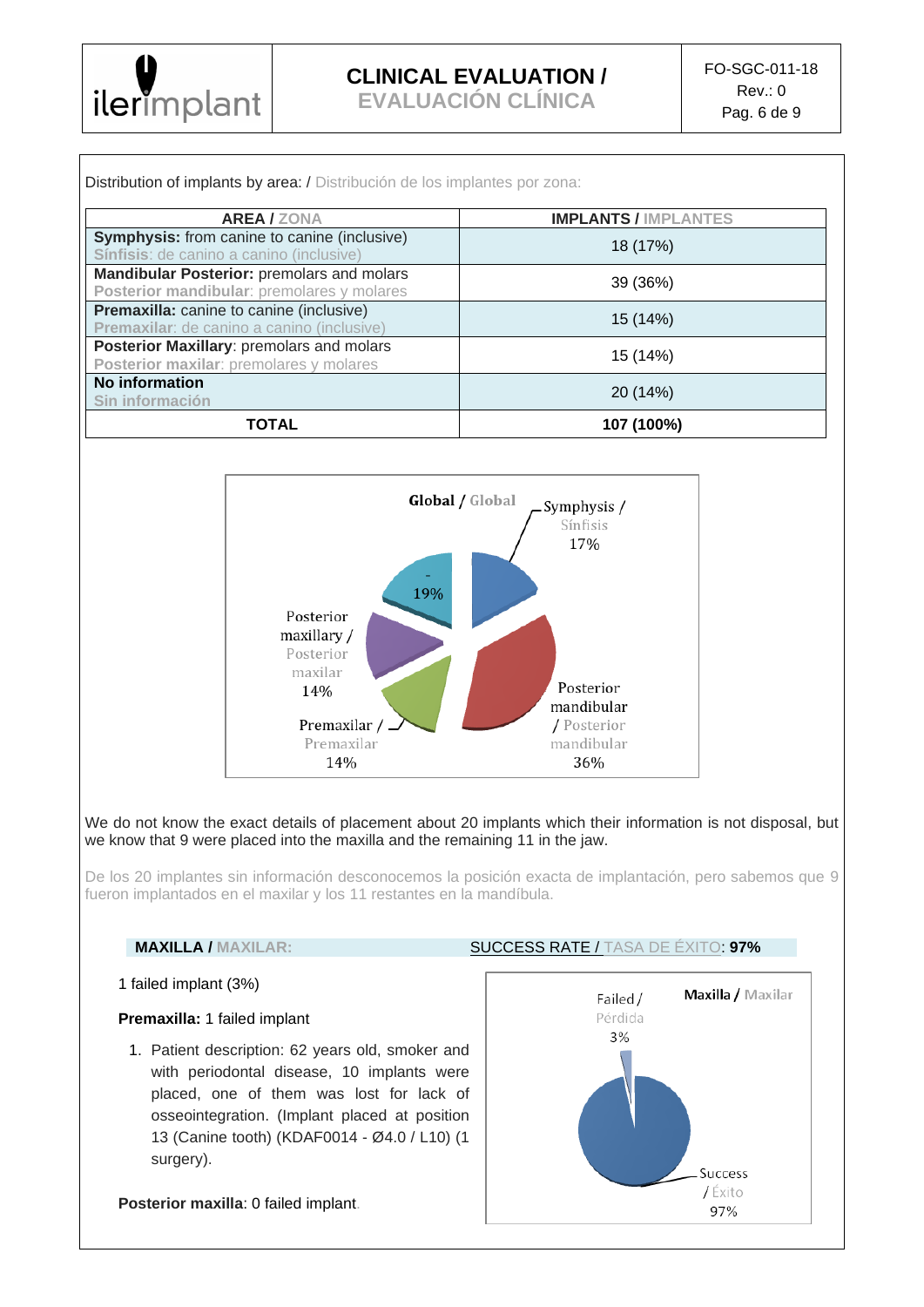

**EVALUACIÓN CLÍNICA**

100%

1 implante perdido (3%)

**Premaxilar:** 1 implante perdido

1. Paciente de 62 años con enfermedad periodental y fumadora, se le colocan 10 implantes, 1 de los cuales lo pierde por falta de oseointegración. (Implante colocado en la posición 13 (Canino) (KDAF0014 – Ø4,0 / L10) (1 cirugía).

**Maxilar posterior**: 0 implantes perdidos.

## **JAW / MANDÍBULA:** SUCCESS RATE / TASA DE ÉXITO: **100%** Jaw / Mandíbula 0 failed implant (0%) Failed / Pérdida **Symphysis**: 0 failed implant 0% **Posterior mandibular:** 0 failed implant 0 implantes perdidos (0%) Success **Sínfisis**: 0 implantes perdidos / Éxito

**Posterior mandibular**: 0 implantes perdidos.



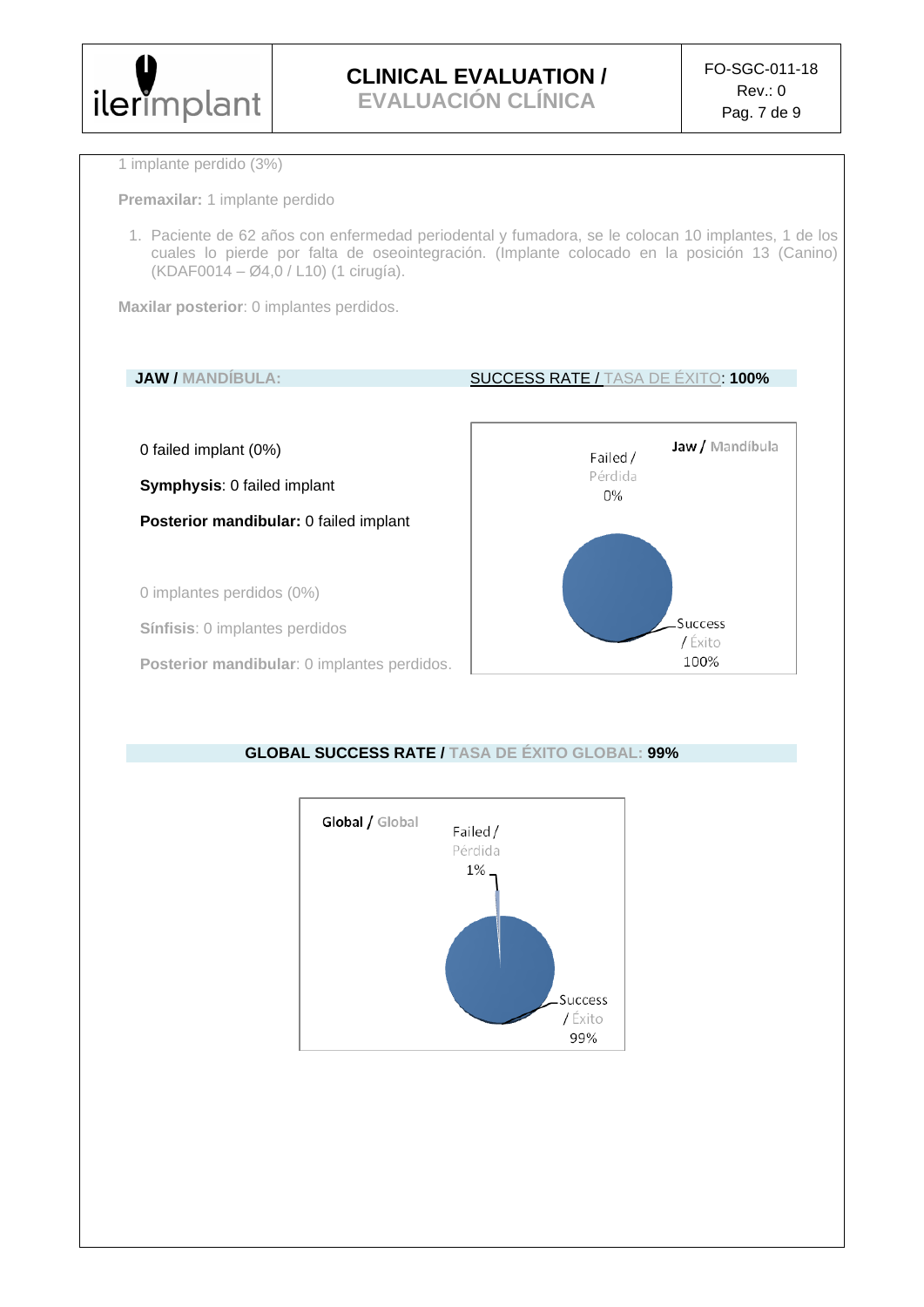

**EVALUACIÓN CLÍNICA**

### **CONCLUSIONS / CONCLUSIONES**

Currently, based on the data analyzed, Phoenix model implants of llerimplant S.L. company (GMI trademark) have a surgical rate similar to the rest of the successful implants available with similar features in the market. Remember that these results are only short-term success rates (placement-loading).

Concerning the implant lost and based on the patient's history, we should note that only 1 of 10 implants placed was failed, this is considered a big success.

Frequency of use of different measures of implants according to this study:

- The diameter most widely used: 3,75 mm (45%)
- The length most widely used: 10 mm (46%)

Based on the results obtained it does not considered to open any corrective and/or preventive action. We hope in the following reports have more cases to study, but by the time, according to 107 cases analyzed it is showed that our implant works properly and that its success rate is excellent and considering that patients with unfavourable antecedents for an implant placement were analysed in 40% cases.

En base a los datos analizados hasta la fecha los implantes modelo Phoenix de la empresa llerimplant S.L. (marca comercial GMI) tienen una tasa quirúrgica de éxito similar a la del resto de implantes con características similares presentes hoy en día en el mercado. Recordar que estos resultados son únicamente tasas de éxito a corto plazo (Implantación – carga).

Referente al implante perdido debemos indicar que basándonos en los antecedentes del paciente que de 10 implantes únicamente fracase 1 es un gran éxito.

Frecuencia de uso de las diferentes medidas de implantes según este estudio:

- El diámetro más utilizado es el de: 3,75 mm (45%)
- La longitud más utilizada es la de: 10 mm (46%)

En base a los resultados obtenidos no se cree necesario abrir ninguna acción correctiva y/o preventiva. Esperamos en los próximos informes disponer de mayor número de casos a estudiar, pero por el momento de los 98 casos analizados se desprende que nuestro implante funciona correctamente y que su tasa de éxito es excelente y más teniendo en cuenta que en el 40% de los casos tratábamos con pacientes con antecedentes desfavorables para la colocación de un implante.